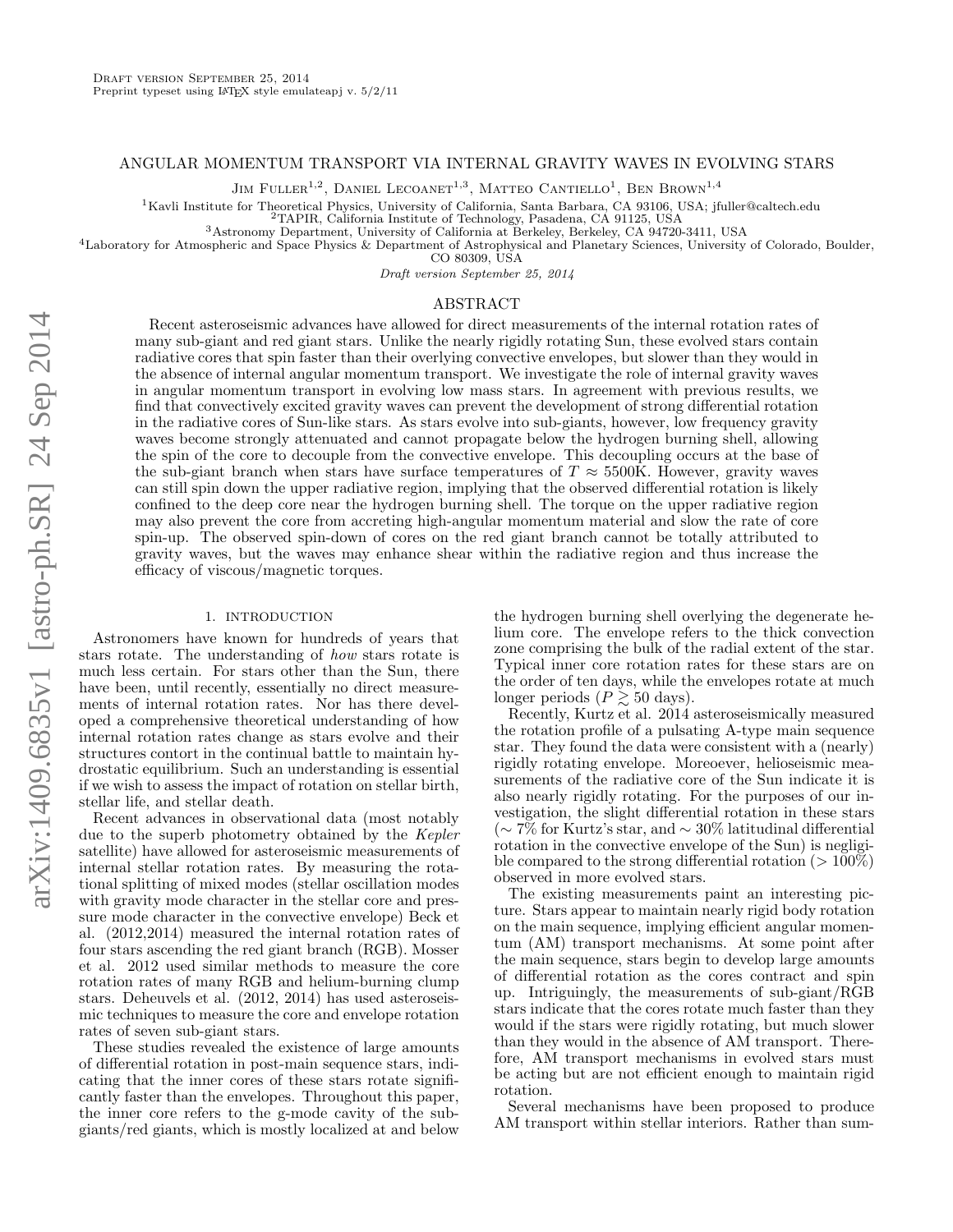marize them all here, we instead refer the reader to Tayar & Pinsonneault 2013 and Cantiello et al. 2014 for summaries and references. The basic picture appears to be that convective motions enforce nearly rigid rotation throughout stellar convection zones. In radiative zones, AM transport via waves and/or magnetic fields likely dominates. However, it appears that magnetic mechanisms have trouble producing enough AM transport to match observations (Dennisenkov et al. 2010, Cantiello et al. 2014), and wave-driven transport may therefore be important.

In a series of papers, several authors (Kumar & Quataert 1997, Zahn et al. 1997, Kumar et al. 1999, Talon & Kumar 2002, Talon & Charbonnel 2005, Charbonnel & Talon 2005, Talon & Charbonnel 2008) investigated wave driven AM transport in low mass stars. Internal gravity waves (IGW) are generated by convective motions near the radiative-convective interface. The IGW propagate into radiative regions and deposit their AM where they damp. Most of the IGW damp via radiative diffusion before they are able to reflect and set up stellar oscillation modes. The authors above found that IGW are capable of redistributing AM within Sun-like stars on short timescales and that IGW can partially account for the nearly rigid rotation of the Sun's radiative zone, although other mechanisms may also be required (Denissenkov et al. 2008).

There have also been recent advances in numerical simulations of IGW in stellar interiors. Barker & Ogilvie 2010 simulated tidally excited IGW propagating and non-linearly breaking near the center of a solar-type star. More recently, Rogers et al. 2013 simulated convectively excited IGW in massive main sequence stars, while Alvan et al. 2014 simulated convectively excited IGW in the Sun. The simulations are impressive, as they globally model convective motions, IGW excitation, and subsequent IGW propagation and dissipation. Their results serve as a basis for comparison with observations and our analytical results.

In this paper, we examine the role of AM transport via convectively excited IGW as stars evolve off the main sequence and up the RGB. In particular, we attempt to determine whether IGW can account for the necessary AM transport in sub-giant/RGB stars to match asteroseismic observations. We find that as stars evolve, the increasing Brunt-Väisälä frequency in the radiative zone makes it opaque to IGW, preventing the IGW from penetrating into the inner core. On the lower sub-giant branch, the inner core decouples from the influence of the convectively excited IGW, allowing the core to spin-up. The IGW therefore have difficulty in spinning down the cores of RGB stars on their own, although they are still capable of removing large amounts of AM from the outer core. A complete picture of AM transport in these stars may therefore need to account for both IGW and other AM transport mechanisms, e.g., magnetic torques.

Our paper is organized as follows. In Section [2](#page-1-0) we review the basic concepts involved in wave excitation, propagation, dissipation, and AM transport. Section [3](#page-4-0) presents a simple example of how IGW can redistribute AM within the differentially rotating core of an evolved star. In Section [4](#page-5-0) we provide some quantitative estimates of IGW characteristics and AM redistribution timescales in different types of stars. We conclude in Section [5](#page-9-0) with

a discussion of our results and their relation to existing observations.

#### 2. BASIC IDEAS

<span id="page-1-0"></span>Here we review some of the basics of IGW generation, propagation, and dissipation. These concepts are also found in previous works (e.g., Kumar & Quataert 1997, Zahn et al. 1997, Kumar et al. 1999, Talon & Kumar 2002, Talon & Charbonnel 2005, Charbonnel & Talon 2005, Talon & Charbonnel 2008);<sup>[1](#page-1-1)</sup> here we present only the fundamental aspects crucial to IGW AM transport.

#### 2.1. Wave Energetics

Like any other type of wave, IGW transport energy and AM. The waves extract energy/AM from the region of excitation and deposit it in the region of dissipation. In the case of convectively excited waves propagating in the radiative cores of evolving low mass stars, the waves extract AM from the convective zone and deposit it in the radiative interior.

Convective motions generate waves with an energy flux of order

<span id="page-1-4"></span>
$$
\dot{E} \sim \mathcal{M}L\tag{1}
$$

(Goldreich & Kumar 1990, Kumar et al. 1999), where  $M$  is the convective Mach number near the radiativeconvective interface,  $2$  and  $L$  is the stellar luminosity. For overlying convective zones, the waves carry an energy flux  $E$  downwards. For deep convection zones in low mass stars,  $M \ll 1$  and the waves have a negligible impact on the net energy transport. The characteristic angular frequency of the waves is the angular convective turnover frequency  $\omega_c$  near the radiative-convective interface, which we calculate via equation 5.51 of Hansen & Kawaler 1994:

$$
\omega_c = \frac{v_c}{\lambda},\tag{2}
$$

where  $\lambda$  is the mixing length and  $v_c$  is the convective velocity, which for efficient convection is

$$
v_c = \left(\frac{\lambda g}{\rho c_P T} F\right)^{1/3} \simeq \left(\frac{F}{\rho}\right)^{1/3},\tag{3}
$$

and all quantities have their usual meaning. The characteristic AM flux carried by the waves is

<span id="page-1-3"></span>
$$
\dot{J} \sim \frac{m_c}{\omega_c} \dot{E},\tag{4}
$$

where  $m_c$  is a characteristic azimuthal number associated with the waves, which is typically of order  $l \sim m \sim$ 

<span id="page-1-1"></span><sup>1</sup> Kumar & Quataert 1997 and Zahn et al. 1997 contain a sign error in  $m$ , causing a fundamental error in the dynamics of prograde vs. retrograde waves. Nonetheless much of the rest of their analysis is quite useful. The sign error was corrected in subsequent works.

<span id="page-1-2"></span> $2$  Lecoanet & Quataert define the convective Mach number as  $\omega_c/N_0$ , where  $N_0$  is a characteristic Brunt-Väisälä frequency below the convection zone. We choose to evaluate the convective Mach number as  $v_c/c_s$ , where  $v_c$  is the convective velocity and  $c_s$  is the sound speed at the base of the convection zone. The two expressions are the same within a factor of a few, and the uncertainty in the Mach number is smaller than uncertainties due to unknown physics, e.g., the characteristics of convection and the spectrum of IGW that it generates.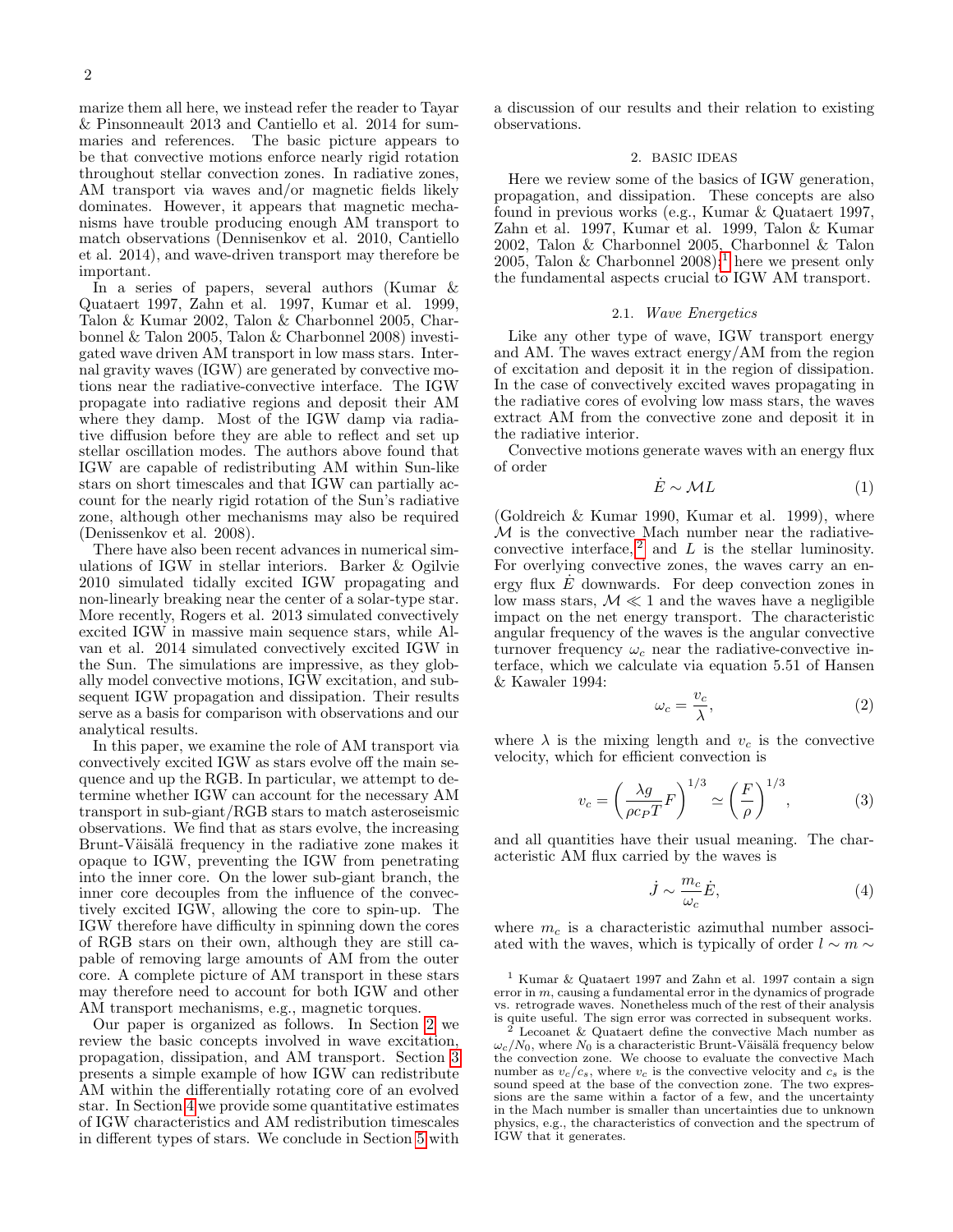several. <sup>[3](#page-2-0)</sup> For a slowly rotating  $(\Omega \ll \omega_c)$  star, we may expect prograde (positive  $m$ ) waves and retrograde (negative  $m$ ) waves to be excited to equal amplitudes, such that no net AM flux is carried by the waves. As we shall see below, differential rotation naturally produces a wave filter, selectively allowing prograde or retrograde waves to pass through, generating a non-zero net AM flux.

The AM flux of equation [4](#page-1-3) is quite large. The characteristic timescale for waves to change the spin of the radiative region is

$$
t_{\text{waves}} \sim \frac{I_{\text{rad}}\Omega}{\dot{J}},\tag{5}
$$

where  $I_{\text{rad}}$  is the moment of inertia of the radiative zone and  $\Omega$  is the angular rotation frequency. For the Sun, sub-giants, and red giants,  $t_{\text{waves}} \lesssim 10^5$  years. Actual wave spin-up timescales are typically longer (although still much shorter than stellar evolution timescales) because most waves are unable to propagate far into the radiative region. Nonetheless, it is important to realize that IGW are capable of changing the spin of the radiative regions on timescales much shorter than the stellar evolution time scale.

### 2.2. Wave Propagation and Dissipation

The IGW generated by convection typically have very small frequencies compared to the Brunt-Väisälä frequencies in the radiative region, i.e.,  $\omega_c \ll N$  (see Figure [1\)](#page-2-1). Consequently, the IGW have very short wavelengths, and their propagation/dissipation is well approximated by WKB scaling relations. [4](#page-2-2) The WKB radial wave number of IGWs is

$$
k_r^2 = \frac{l(l+1)N^2}{r^2 \omega^2} \tag{6}
$$

and the radial group velocity is

$$
v_{g,r} = \frac{r\omega^2}{\sqrt{l(l+1)}N}.\tag{7}
$$

Lower frequency waves have shorter wavelengths and slower group velocities, making them more prone to damping. The radial wave damping length is (Zahn et al. 1997)

$$
L_d = \frac{2r^3\omega^4}{[l(l+1)]^{3/2}NN_T^2K},\tag{8}
$$

where  $N_T^2 = N^2 - N_\mu^2$  is the thermal part of the Brunt-Väisälä frequency  $(N_{\mu}^2)$  is the compositional part) and

<span id="page-2-5"></span>
$$
K = \frac{16\sigma_B T^3}{3\rho^2 c_p \kappa} \tag{9}
$$

<span id="page-2-0"></span><sup>3</sup> For convection in a slowly rotating star, mixing length theory predicts the energy bearing eddies to have horizontal extent of  $\sim$  H, where H is a pressure scale height. The excited waves have peak energies where  $l \sim r/H$  (Goldreich & Kumar 1990) which is usually of order  $l \sim$  several at the base of convective envelopes.

<span id="page-2-2"></span><sup>4</sup> We ignore the effect of magnetic fields on IGW dynamics. In most cases this approximation is justified because wave frequencies  $\omega$  are typically larger than Alven frequencies  $\omega_A$ . However, for strong toroidal fields located in a tachocline, magnetic fields may be important. This possibility has been investigated by Kumar et al. 1999, MacGregor & Rogers 2010, and Rogers & MacGregor 2011.



<span id="page-2-1"></span>FIG. 1.— Brunt-Väisälä frequency  $N$  as a function of stellar radius for several characteristic stellar models, generated from the MESA stellar evolution code. The horizontal lines are the angular convective turnover frequencies  $\omega_c$  near the bottom of the surface convective values. The masses and radii of the models are  $M = M_{\odot}$ ,  $R = R_{\odot}$  (Solar),  $M = 1.5 M_{\odot}$ ,  $R = 1.86 R_{\odot}$  (TAMS),  $M = 1.5 M_{\odot}$ ,  $R = 2.86 R_{\odot}$  (Subgiant),  $M = 1.5 M_{\odot}$ ,  $R = 8.0 R_{\odot}$  (Giant), and all models have solar metallicity.

is the thermal diffusivity.<sup>[5](#page-2-3),[6](#page-2-4)</sup> The opacity  $\kappa$  in the denominator of equation [9](#page-2-5) is the effective opacity due to heat transport by both photons and degenerate electrons.

Equation [8](#page-2-6) demonstrates that low frequency waves have much smaller damping lengths, and are thus unable to propagate far from the convection zone. Additionally, large values of the N create very short damping lengths, preventing waves from propagating into strongly stratified regions. Characteristic damping lengths are  $L_d \sim 10^{-2} R_{\odot}$  for  $l = 3, \omega = \omega_c$  waves just below the solar convection zone. Most waves therefore damp out long before they reach the stellar core. However, waves of frequency  $\omega \gtrsim 5\omega_c$  have damping lengths longer than

<span id="page-2-6"></span><span id="page-2-3"></span> $5$  Equation [8](#page-2-6) refers to the *radial* damping length, i.e., the radial distance the waves propagate before they dissipate. It is different from equation 10 of Rogers et al. 2013, which describes the total length traversed by a wave before it dissipates. Because gravity waves propagate primarily horizontally, the total damping length is much longer than the radial damping length. The two differ by a factor  $(\omega/N)$  which is the pitch angle of the spiral traced out by a propagating wave front. Equation [8](#page-2-6) (see also equation [12\)](#page-3-0) is the appropriate expression for the radial distance waves propagate before they damp out (in linear WKB theory), and equation 17 of Rogers et al. 2013 is incorrect.

<span id="page-2-4"></span>6 IGW dynamics are modified in double-diffusive convection zones (see Wood et al. 2013 and references therein). These regions are characterized by a negative thermal part of the Brunt-Väisälä frequency,  $N_T^2$ , but a positive total Brunt-Väisälä frequency  $N^2$ due to a stabilizing composition gradient. Double-diffusive convection may exist at the base of the radiative envelope in higher mass main sequence stars and at the base of the convection zone in RGB stars. The effect of double-diffusive convection is to enforce  $N_T \sim 0$  implying the wave damping length (see equation [8\)](#page-2-6) becomes very large, i.e., IGW are essentially undamped in doublediffusive convection zones.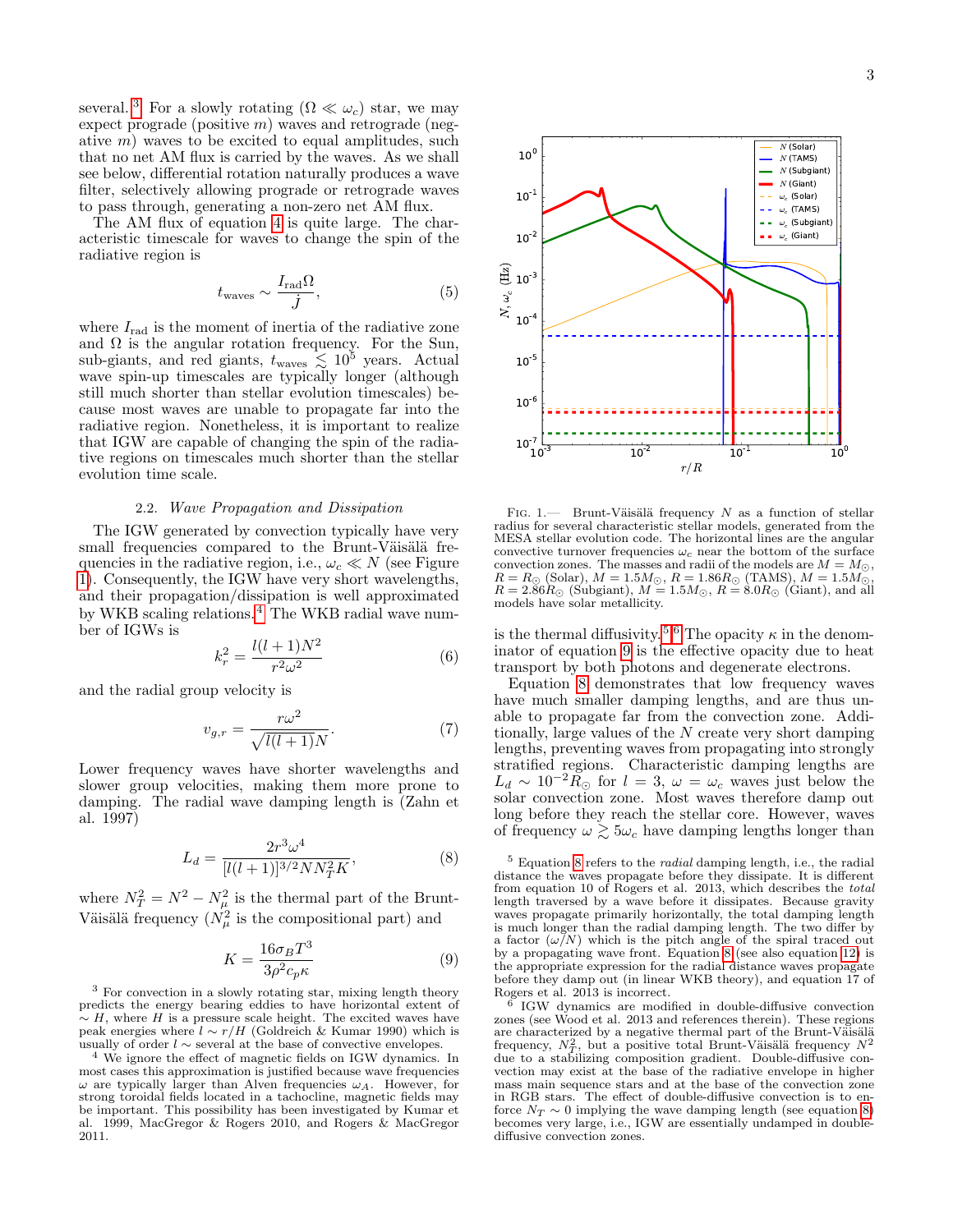a solar radius and can therefore penetrate all the way to the center of the Sun.

As stars evolve off the main sequence, their cores contract and the value of  $N$  near the hydrogen burning shell increases markedly. The damping lengths of the waves are correspondingly shortened, preventing the waves from propagating to the centers of the stars. IGW are therefore somewhat ineffective at transporting AM into the cores of evolved stars, as we examine in more detail in Section [4.](#page-5-0)

#### 2.3. Wave Filtering

Differential rotation within a star naturally filters the IGW that propagate within the star. For simplicity, we assume shellular differential rotation at all times. [7](#page-3-1) The local wave frequency, measured in the co-rotating frame with angular velocity  $\Omega(r)$ , is

<span id="page-3-5"></span>
$$
\omega(r) = \omega(r_c) - m[\Omega(r) - \Omega(r_c)] \tag{10}
$$

where  $\omega(r_c)$  is the wave frequency when launched from the convective zone and  $\Omega(r_c)$  is the rotation frequency of the convective zone. Consider the case in which the interior layers of the star rotate faster than the surface such that  $\Omega(r) > \Omega(r_c)$ . The prograde waves  $(m > 0)$ are boosted to lower frequencies by the differential rotation, causing their damping lengths to drastically decrease. If  $\omega \to 0$ , the waves encounter a critical layer and are completely damped out. In contrast, the retrograde waves are boosted to higher frequencies by the differential rotation. Their damping length drastically increases, allowing them to propagate much further within the star than they would have otherwise.

The differential wave damping produces an imbalance in the net AM flux. The AM flux carried inward by a train of waves launched from an overlying convective zone is

$$
\dot{J}(r) = \dot{J}(r_c)e^{-\tau},\tag{11}
$$

where the wave optical depth  $\tau$  is

$$
\tau = 2 \int_{r}^{r_c} \frac{dr}{L_d} \n= \int_{r}^{r_c} dr \frac{[l(l+1)]^{3/2} N N_T^2 K}{r^3 \omega^4}.
$$
\n(12)

A factor of 2 change in  $\omega$  changes  $\dot{J}(r)$  by a factor of  $e^{15\tau}$ , a huge factor for strongly damped waves. Small amounts of differential rotation therefore change the wave frequencies enough to generate a huge difference between AM fluxes carried by prograde and retrograde waves.

Differential rotation thus sets up an efficient wave filter: prograde waves are absorbed before they can propagate far into more rapidly rotating layers of a star. Only retrograde waves pass through, meaning the net AM flux into the rapidly rotating layers is negative. When the retrograde waves dissipate, they deposit their negative AM, spinning down the rapidly rotating layers. The star thus evolves toward a state of rigid rotation.

### 2.4. Rotational Evolution

The wave dynamics presented above do not always proceed so simply. One of the main reasons is the "antidiffusive" nature of IGW, that can cause IGW to generate shear rather than destroy it. Indeed, there exists no equilibrium rotation rate in the presence of IGW, as waves cause small perturbations in rotation frequency (a small perturbation is defined as  $\Delta\Omega \ll \omega/m$  to grow in amplitude. In a rigidly rotating star, a small perturbation in spin rate is amplified on a timescale

<span id="page-3-4"></span>
$$
t_{\rm grow} = \frac{\pi}{3m^2} \frac{\rho r^4 L_d \omega^2}{\dot{E}},\tag{13}
$$

for an energy flux  $\dot{E}$  carried by waves of frequency  $\omega$  and azimuthal number  $m$ <sup>[8](#page-3-2)</sup>. This is essentially the timescale for waves to change the spin rate of a shell of thickness  $L_d \ll r$  by an amount  $\omega/m$ .

The shear amplification cannot proceed indefinitely. Once the spin rate has changed by  $\Delta\Omega = \omega/m$ , the differential rotation creates a critical layer that absorbs incoming waves. At this point, the shear can no longer be amplified because waves damp out just before reaching the critical layer. The shear thus moves toward the source of the IGW (Goldreich & Nicholson 1989).

IGW AM transport therefore proceeds in two different modes. Small perturbations in spin  $(\Delta\Omega \ll \bar{\omega}/\bar{m},$ where  $\bar{m}$  and  $\bar{\omega}$  are the characteristic pattern number and angular frequency of waves which dominate the AM flux) are amplified on the time scale  $t_{\rm grow}$ . Large perturbations in spin  $(\Delta \Omega \gtrsim \bar{\omega}/\bar{m})$  efficiently filter waves in such a manner as to allow them to reduce the differential rotation until  $\Delta\Omega \sim \bar{\omega}/\bar{m}$ . Hence, IGW cannot enforce rigid rotation, although they can prevent the build-up of large amounts of differential rotation. The Sun's nearly rigidly rotating radiative zone has  $\Delta\Omega \ll \omega_c$ (Howe 2009), which indicates that some other mechanism (e.g., magnetic torques) prevents the build-up of shear (Denissenkov et al. 2008).

## 2.5. Complications

<span id="page-3-0"></span>Above, we ignored viscous effects that are important in cases where IGW are able to produce large amounts of shear. Viscosity coupled with IGW-induced shear can produce shear-layer oscillations (SLO) near the base of the convection zone (see Kumar et al. 1999, Kim & Mac-Gregor 2001, Talon et al. 2002, Talon & Charbonnel 2005) that may have been detected in the Sun (Howe et al.  $2000$ .<sup>[9](#page-3-3)</sup> The timescale of the SLO is approximately equal to  $t_{\rm grow}$  evaluated for  $\omega = \omega_c$ , and is on the order of years in the Sun.

For the purposes of the secular evolution of global scale differential rotation, many of the anti-diffusive effects of IGW, such as the SLO, can be ignored. The SLO has a short time scale and likely does not qualitatively affect evolution on longer time-scales. Instead, secular evolution arises from wave filtering due to the steady-state (or

<span id="page-3-1"></span><sup>7</sup> Uniform rotation across spherical shells may be maintained by magnetic torques in radiative zones, even if these torques are inefficient at transporting AM in the radial direction, as argued by Spruit 2002. Strong anisotropic turbulence along isobars (Zahn 1992, Maeder & Meynet 1997) may also give rise to shellular rotation.

<span id="page-3-2"></span> $^8$  Equation [13](#page-3-4) is essentially the same as equation 13 of Kumar  $\&$ Quataert 1997, although due to a sign error they mis-interpreted it as a shear damping time scale rather than a growth time scale.

<span id="page-3-3"></span>The phyiscal nature of SLO are essentially the same as the quasi-biennial oscillation observed in the Earth's atmosphere due to upwardly propagating IGW (Shepherd 2000, Baldwin et al. 2001)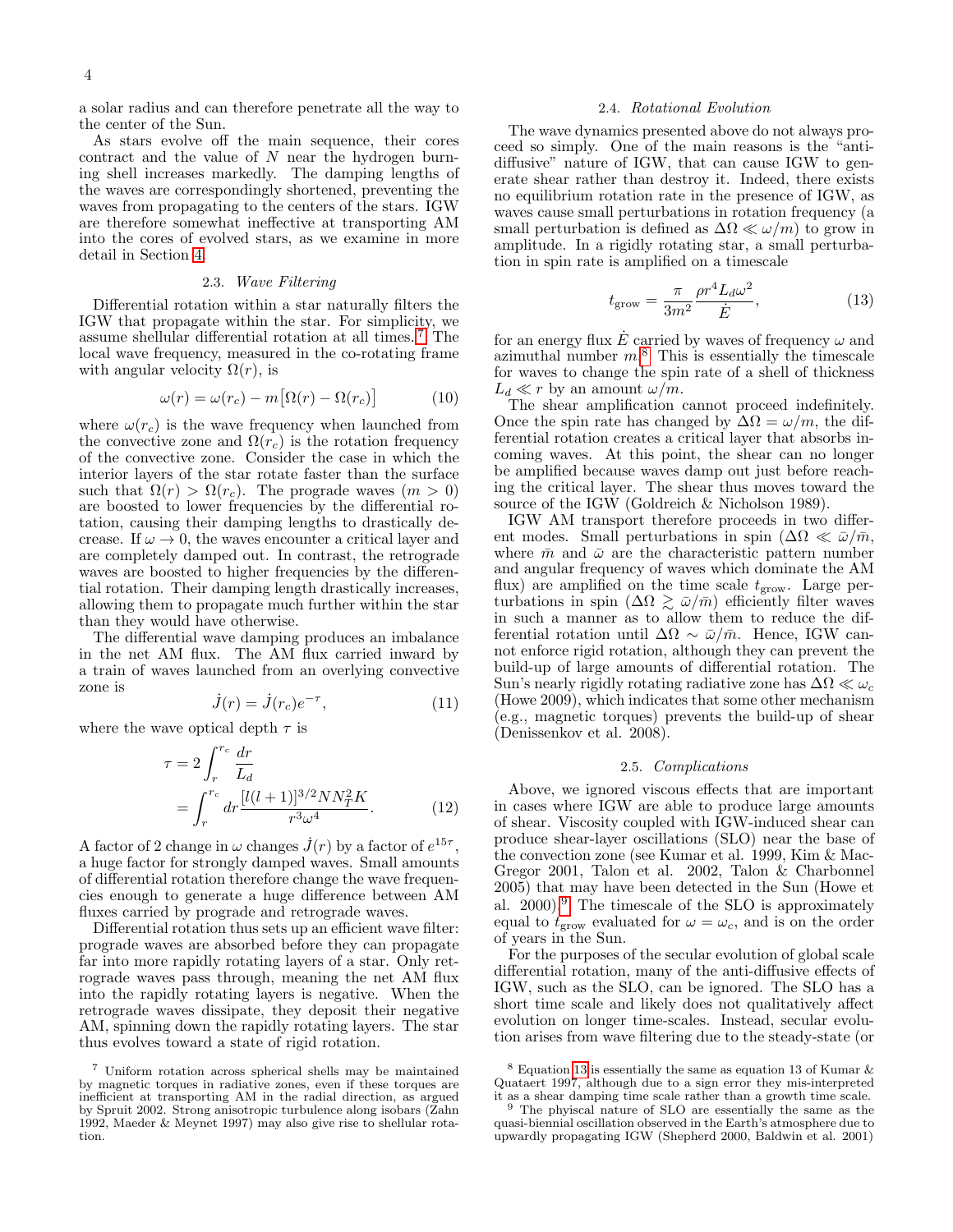averaged) differential rotation. This filtering allows IGW to reduce the differential rotation until its amplitude is of order  $\Delta\Omega \sim \bar{\omega}/\bar{m}$ .

An additional complication is that we must include the effects of a broad spectrum of waves (consisting of large ranges in l, m, and  $\omega$ ), whose shape is not wellconstrained (see Section [4.1\)](#page-5-1) and which has a stochastic nature. The stochastic nature of the wave excitation is likely to average out into a smooth wave spectrum over comparatively long  $(t \gg \omega_c^{-1})$  spin-down time scales. [10](#page-4-1) Although the general tendency for waves to reduce large amplitude background differential rotation is not strongly dependent on the wave spectrum, the details of the process can be.

Finally, we have ignored the influence of the Coriolis force on the IGWs even though the local spin frequency  $\Omega(r)$  can be comparable to or greater than the local wave frequency  $\omega(r)$ . We expect the effect of rotation on propagating IGWs to be well captured by the traditional approximation (Bildsten et al. 1996, Lee & Saio 1997), which has been explored in previous works (Pantillon et al. 2007, Mathis et al. 2008, Mathis 2009, Mathis et al. 2013). The main effect of the Coriolis force is to increase the effective value of  $l$  for the IGW, decreasing their damping length. This will introduce some quantitative corrections to our findings, although uncertainties in the wave spectrum are likely to be more important. It is also possible that rotation will change the nature of convection and the spectrum of IGW that it generates (Mathis et al. 2014), however since even the non-rotating spectrum is poorly understood, we ignore this issue in this work.

Our goal is to obtain general results that are robust against the details of the effects above. We proceed with a simplified analysis that produces order of magnitude estimates for secular wave spin-down time scales, and defer a more precise description of AM redistribution via IGW to future work.

## 3. SIMPLE EXAMPLE

<span id="page-4-0"></span>Asteroseismic analyses (Beck et al. 2012,2014; Deheuvels et al. 2012,2014; Mosser et al. 2012) of sub-giant and RGB stars reveal that the stellar cores rotate much faster than the envelope. Unfortunately the measurements are not able to provide precise angular velocity profiles. Let us consider the simple case in which the angular velocity  $\Omega(r)$  varies linearly with radius between the core and the envelope, such that

<span id="page-4-4"></span>
$$
\Omega(r) = \Omega(r_c) + \frac{r_c - r}{r_c} \left[ \Omega(r_g) - \Omega(r_c) \right],\tag{14}
$$

where  $\Omega(r_q)$  is the rotation rate of the g-mode cavity from asteroseismic measurements. Example rotation profiles for a sub-giant and red giant are shown in Figure [2.](#page-4-2)

This angular velocity profile will evolve in the presence of convectively excited IGW. Consider a simplified wave spectrum consisting only of  $l = 3$ ,  $m = \pm 3$  waves with  $\omega = 2\omega_c$ , and with total energy flux  $\dot{E}_c = 10^{-2}ML$ . We have reduced the energy flux from equation [1](#page-1-4) to account



<span id="page-4-2"></span>Fig. 2.— Angular momentum transport in differentially rotating stars for the simplified wave spectrum of equation [15.](#page-4-3) Top: Linear differential rotation profile in a sub-giant and red giant model (with same parameters as in Figure [1\)](#page-2-1) calculated via equa-tion [14.](#page-4-4) The corresponding rotation periods are  $P(r = 0) = 10$ days,  $P(r = R) = 100$  days (sub-giant), and  $P(r = R) \approx 800$  days (giant). Middle: Absolute value of total AM flux through the surface at radius  $r$ , in units of the flux launched from the convective zone  $\dot{J_c}$  (see text). **Bottom:** Wave spin-down timescale  $t_w$  as a function of r. The dashed portions of the curves indicate regions which are being spun-up by dissipating prograde waves, while the solid portions are being spun down by dissipating retrograde waves. The shaded vertical columns indicate the location of the hydrogen burning shell in the like-colored model. In this simple example the differential rotation of the outer radiative region is reduced on short time scales, while the inner core is nearly unaffected.

for the lower energy contained in higher frequency waves (see Section [4.1\)](#page-5-1). Since we have not included a full IGW spectrum, this exercise provides an approximate lower limit for IGW fluxes (and an upper limit for IGW spindown times). The total AM flux into any region of the star is given by

<span id="page-4-3"></span>
$$
\dot{J} = \frac{3}{2\omega_{+}} \dot{E}_{c} e^{-\tau_{+}} - \frac{3}{2\omega_{-}} \dot{E}_{c} e^{-\tau_{-}}.
$$
 (15)

Here, the  $+$  and  $-$  subscripts refer to the prograde and retrograde waves, respectively. The local wave frequencies  $\omega$  are calculated from equation [10,](#page-3-5) while the optical

<span id="page-4-1"></span> $10$  This may not be true in the diffuse atmosphere of high mass stars where small moments of inertia produce very small wave spinup time scales and may allow for stochastic evolution of the spin frequency/direction of the atmosphere, see Rogers et al. 2013.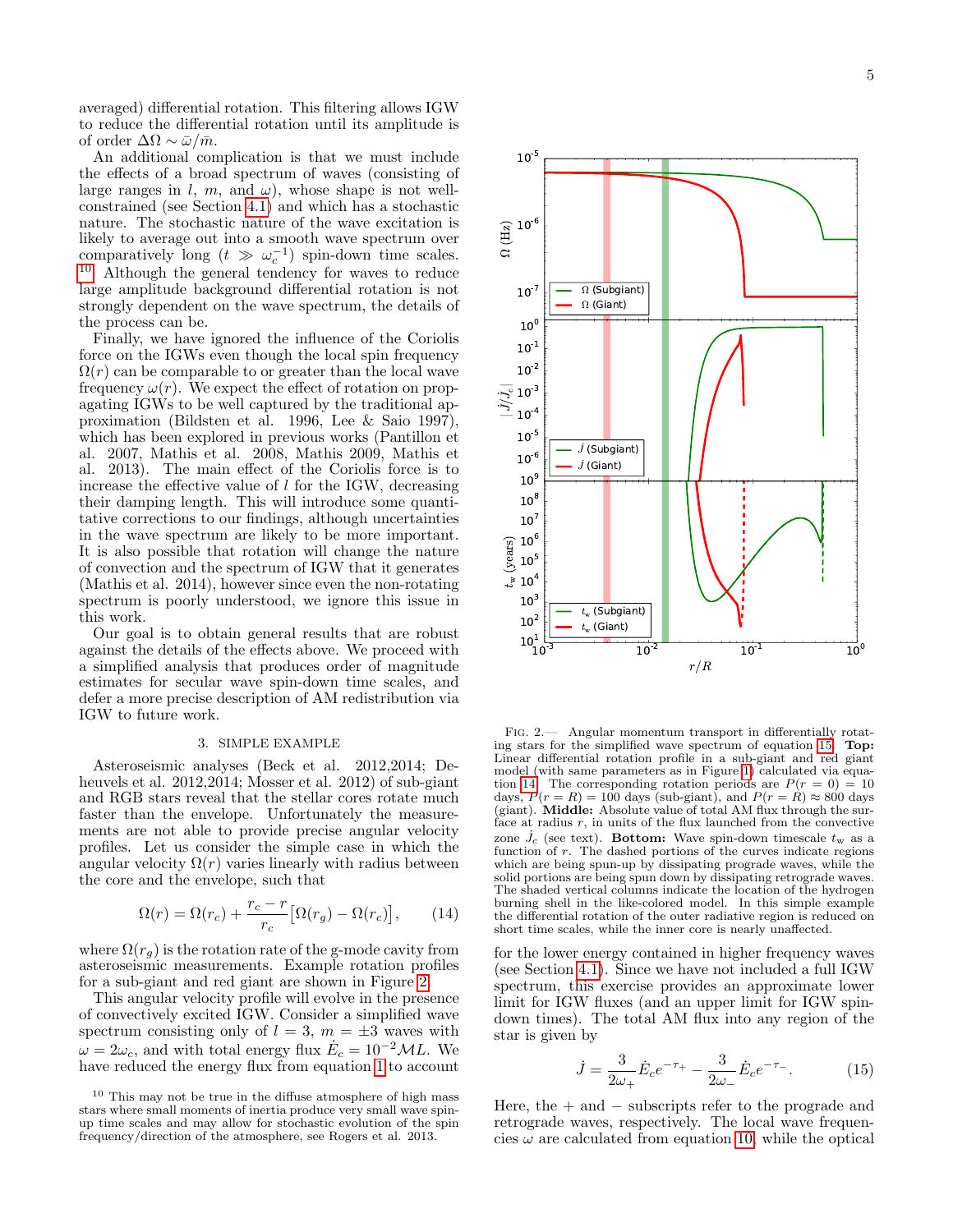depths  $\tau$  are calculated from equation [12.](#page-3-0)

In our scenario, the prograde waves encounter a critical layer (where  $\omega \rightarrow 0$ ) only a small distance below the convective zone, and are completely absorbed. This absorption may contribute to shear-layer oscillations localized on short time scales (see above) that are localized near the radiative-convective interface, but we ignore this issue here. The retrograde waves are boosted to higher frequencies by the differential rotation and carry their AM deep into the radiative zone. They dissipate above the hydrogen burning shell where the rise in  $N$  lowers their damping length.

The net AM flux  $\dot{J}$  is shown in the middle panel of Figure [2.](#page-4-2) The value of  $\dot{J}/\dot{J}_c$  is zero at the base of the convective zone because there is an equal flux of prograde and retrograde waves. It quickly rises to  $|\dot{J}/\dot{J}_c| \simeq 1$ because the prograde waves are absorbed at the critical layer slightly below the convective interface. The value of  $\dot{J}/\dot{J}_c$  falls off deeper in the star as the retrograde waves damp out.

We also plot the wave spin-down timescale

$$
t_{\rm w}(r) = \frac{-\Omega_s dI/dr}{dJ/dr},\qquad(16)
$$

where  $I$  is the total moment of inertia of layers interior to radius r, and  $dI/dr = (8\pi/3)\rho r^4$ . It is evident from Figure [2](#page-4-2) that the waves will change the spin of the star on very short timescales, with  $t_w(r)$  as short as  $\sim 50$ years in the case of the red giant. We can thus conclude that the linear differential profile adopted for this example is a very unstable configuration and would be wiped out on time scales much shorter than the stellar evolution time scales. Most of the differential rotation in real stars must be confined to the inner part of the core  $(r/R \lesssim 3 \times 10^{-2})$  where  $t_{\rm w}(r)$  is longer than the stellar evolution time scales. This conclusion is consistent with the results of Deheuvels et al. 2014, whose asteroseismic inversions show a tentative preference for differential rotation restricted to layers near the hydrogen burning shell.

### <span id="page-5-0"></span>4. ANGULAR MOMENTUM TRANSPORT IN EVOLVING STARS

The simple example above highlighted that IGWs will likely confine rapid rotation to well below the radiativeconvective interface in evolved stars. In this section we generalize our results for more realistic frequency spectra. However, the goal is still to obtain simple results which are not strongly dependent on the details of the wave spectrum.

In the analysis below, we will consider waves propagating through a rigidly rotating radiative zone. If low frequency IGW are able to propagate into regions of significant differential rotation they can wipe it out on very short timescales, as shown above. Therefore regions permitting large wave energy fluxes should not contain strong differential rotation. Our main goal is then to determine which regions of the star are transparent to waves in the absence of differential rotation.

# <span id="page-5-1"></span>4.1. Spectrum of Convectively Generated Internal Gravity Waves

There is broad agreement that convective motions most efficiently generate IGW when the length scales and timescales of the convection and the IGW are comparable (Lighthill 1978). The dominant source of IGW are large-scale convective rolls with size  $H$  and with coherence times  $\omega_c^{-1}$ . This generates waves with frequencies  $\omega \sim \omega_c$ , horizontal mode number  $l \sim r_c/H$ , and radial wavenumber  $(N/\omega_c)H^{-1} \gg H^{-1}$ , where N is a typical Brunt-Väisälä frequency in the radiative zone. The luminosity of these low frequency waves is

<span id="page-5-2"></span>
$$
\dot{E} = \eta \mathcal{M}L. \tag{17}
$$

Here,  $\eta$  is an efficiency factor of order unity. This is the prediction of e.g., Press 1981, Garcia Lopez & Spruit 1991, Goldreich & Kumar 1990, Kumar, Talon & Zahn 1999, Lecoanet & Quataert 2013, and is consistent with recent numerical simulations (Alvan et al. 2014).

Although the peak of the excitation spectrum is well understood, the rest of the spectrum is poorly constrained. The primary difficulty is that high frequency waves are excited by small length scale convective motions, which are difficult to resolve in simulations or experiments. For instance, the power spectra of convective motions presented in the simulations of Belkacem et al. 2009 and Alvan et al. 2014 using the ASH code (Clune et al. 1999, Brun et al. 2004), look very different from the power spectra measured in far more turbulent experiments (e.g., Niemela 2000). Even theoretically, there is no consensus on whether the small scale motions follow a Kolmogorov (Kolmogorov 1941) energy cascade, or a Bolgiano-Obukhov (Bolgiano 1959, Obukhov 1959) entropy cascade (e.g., Lohse & Xia 2010). Note, however, that the most turbulent simulations and experiments suggest that small scale fluctuations follow a Kolmogorov cascade (e.g., Boffetta 2012, Lohse & Xia 2010 and references within).

Because direct numerical simulations of wave excitation by convection (Rogers & Glatzmaier 2005, Brun et al. 2011, Rogers et al. 2013, Alvan et al. 2014) may not have fully resolved the turbulent motions generating high frequency waves, we instead turn to theoretical predictions based on the assumption of a Kolmogorov power spectrum of convective motions. Lecoanet & Quataert 2013 predict a wave power spectrum

$$
\frac{d\dot{E}(\omega, l)}{d\omega \ dl} \sim \frac{\dot{E}}{l\omega_c} \left(\frac{\omega}{\omega_c}\right)^{-a} \left(l\frac{H}{r_c}\right)^b \left(l\frac{d}{r_c}\right)^c \tag{18}
$$

where  $d$  is the width of the transition regime between the radiative and convective regions, and  $\dot{E}$  is the to-tal wave energy flux given by equation [17.](#page-5-2) Here,  $k_{\perp}$  =  $\sqrt{l(l+1)}/r$  is assumed to be less than  $H^{-1}(\omega/\omega_c)^{3/2}$ , and  $a, b, c$  are power-law coefficients. Depending on the details of the transition region, Lecoanet & Quataert 2013 find a between 7.5 and 8.5,  $b = 4$ , and c between 0 and 1. Goldreich & Kumar 1990 predict  $a = 7.5$  and  $b = 3$ .

There is a sharp decline in wave luminosity with frequency because only small eddies have high frequencies, and there is very little power in the small eddies. Furthermore, the waves most efficiently excited by these small eddies have small horizontal wave lengths, and thus damp very quickly. The least damped waves have small l, and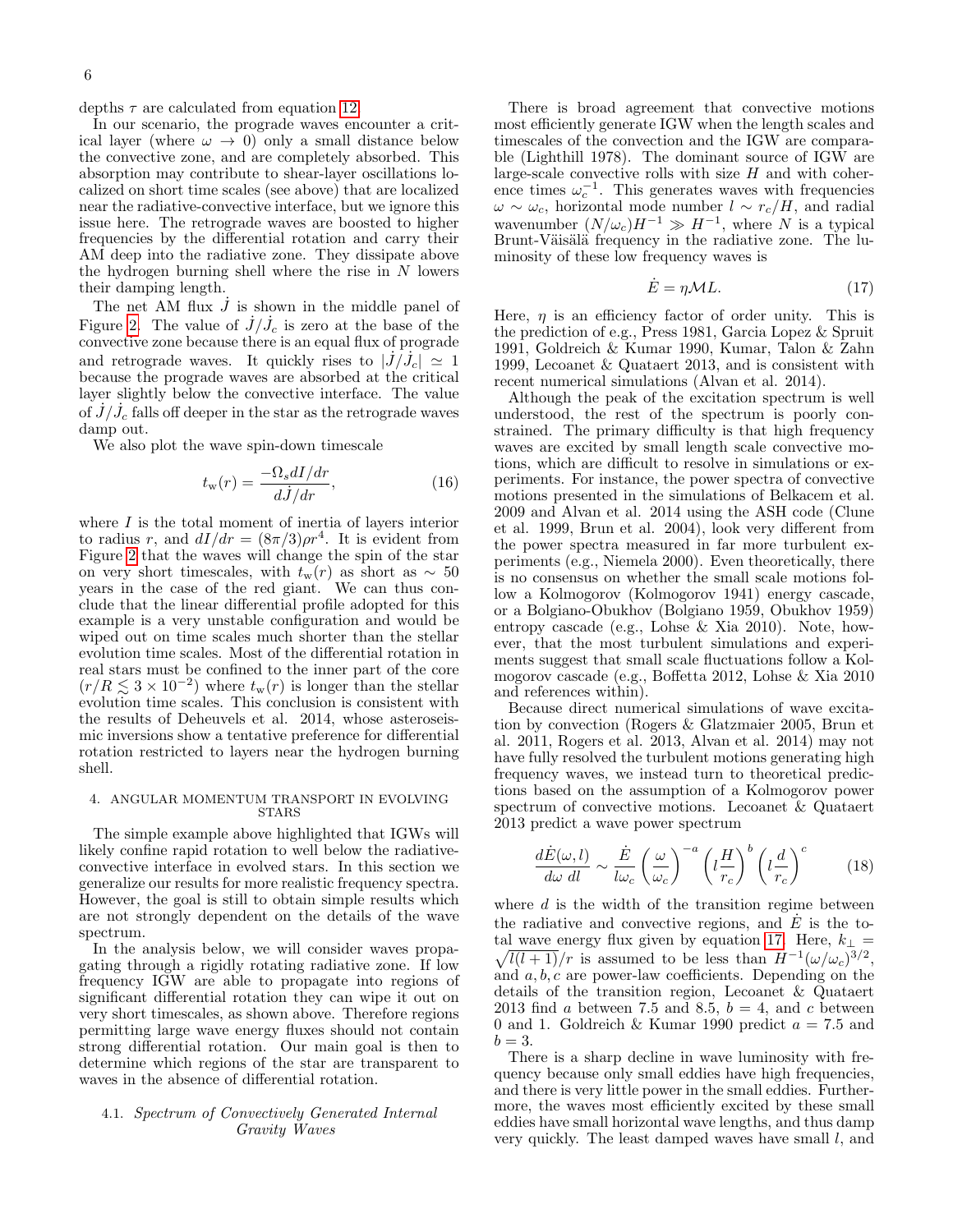are excited due to the (low probability) coherent superposition of many small eddies (Garcia Lopez & Spruit 1991). These waves have

<span id="page-6-0"></span>
$$
\frac{d\dot{E}(\omega)}{d\omega} \sim \frac{\dot{E}}{\omega_c} \left(\frac{\omega}{\omega_c}\right)^{-a}.\tag{19}
$$

We allow a to be a free parameter, and expect most probable values to lie in the range  $3.5 \lesssim a \lesssim 7.5$ .

Up to this point, we have not considered the effects of stratification. Kumar, Talon & Zahn (1999) suggest that the stratification of a convection zone above a radiative zone can enhance excitation of high frequency waves. Because the scale height decreases with increasing radius, they argue that the energy-bearing convective motions will shift to smaller length scales and higher frequencies with increasing radius. Under these assumptions, high frequency, low  $l$  waves can be excited by the coherent superposition of many small, energy-bearing eddies. This allows for much more efficient excitation of high frequency waves. Their analytic calculations predict a wave spectrum with  $a \sim 3.3$ , whereas semi-analytic work has suggested  $a \sim 4.5$  (see also Talon et al. 2002, Denissenkov et al. 2008). Stratification will not enhance the excitation of high frequency waves for convection zones below radiative zones.

However, recent high resolution simulations of strongly stratified convection do not show this shift of the energybearing motions to smaller scales – rather, they find that the kinetic energy is peaked at large scales throughout the convection zone (Hotta et al. 2014). If convection in stars is dominated by motions much larger than the local scale height, then it is unlikely that stratification will amplify the excitation of high frequency waves. In this work, we adopt  $a = 4.5$  as a fiducial value, but we caution that both steeper (larger  $a$ ) and shallower (smaller  $a$ ) frequency spectra are certainly possible.

Requiring  $\int_{\omega_c}^{\infty} E_{\omega} d\omega = \eta \tilde{M} \tilde{L}$  yields the wave energy flux per unit frequency

$$
\dot{E}_{\omega} \sim \frac{a-1}{\omega_c} \left(\frac{\omega}{\omega_c}\right)^{-a} \eta \mathcal{M} L. \tag{20}
$$

The total AM flux of waves with azimuthal number  $m$ and frequency near  $\omega$  is

<span id="page-6-1"></span>
$$
\dot{J}(r_c,\omega) \sim \frac{m}{\omega_c} \left(\frac{\omega}{\omega_c}\right)^{-a} \eta \mathcal{M} L. \tag{21}
$$

Equations [19-](#page-6-0)[21](#page-6-1) only apply for IGW with  $\omega \gtrsim \omega_c$ , and they are valid at the radiative-convective interface  $(r =$  $r_c$ ). Further into the radiative zone where  $r < r_c$ , the wave spectrum will shift toward higher frequencies since lower frequency waves damp on short length scales.

# 4.2. Wave Transport

The strong dependence of wave optical depth on frequency (equation [12\)](#page-3-0) implies the frequency of waves which dominate the energy/AM flux at a given radius is sharply peaked at a characteristic value,  $\omega_*(r)$ . At the radiative-convective interface,  $\omega_*(r_c) \simeq \omega_c$ . Below the interface,  $\omega_*$  is set by waves whose optical depth is of order unity at that location. Lower frequency waves have been attenuated and higher frequency waves carry

less AM via equation [21.](#page-6-1) To solve for  $\omega_*(r)$ , we find the peak in the value of

<span id="page-6-2"></span>
$$
\dot{J}(r,\omega) = \dot{J}(r_c,\omega)e^{-\tau(r,\omega)}.\tag{22}
$$

Taking the derivative of equation [22](#page-6-2) with respect to  $\omega$ and setting equal to zero yields

$$
\tau_* = \frac{a}{4}.\tag{23}
$$

Then, using equation [12](#page-3-0) we find

<span id="page-6-3"></span>
$$
\omega(r) = \left[\frac{4}{a} \int_{r}^{r_c} dr \frac{[l(l+1)^{3/2} N_T^2 N K]}{r^3}\right]^{1/4}.
$$
 (24)

The right hand side of equation [24](#page-6-3) depends primarily on the stellar structure with only a very weak dependence on the wave spectrum. Equation [24](#page-6-3) applies for frequencies above the convective turnover frequency  $\omega_c$ , and an expression valid at all frequencies is

<span id="page-6-6"></span>
$$
\omega_{*}(r) = \max \left[ \omega_c , \left( \frac{4}{a} \int_{r}^{r_c} dr \frac{[l(l+1)^{3/2} N_T^2 N K]}{r^3} \right)^{1/4} \right].
$$
\n(25)

The AM flux carried by waves with frequency  $\omega \approx \omega_*$ is, using equation [21,](#page-6-1)

<span id="page-6-4"></span>
$$
\dot{J}_*(r) \sim \frac{m\eta \mathcal{M}L}{\omega_c} \left(\frac{\omega_*(r)}{\omega_c}\right)^{-a} e^{-a/4}.\tag{26}
$$

Because the AM flux is dominated by waves with frequency  $\omega_*(r)$ , equation [26](#page-6-4) gives an approximate value for the total AM flux carried by IGW at radius  $r$ . Since low l waves have the longest damping lengths, equation [26](#page-6-4) should be evaluated using  $l \sim |m| \sim 1$ . The associated spin-up timescale for regions below a radius  $r$  is

<span id="page-6-5"></span>
$$
T_*(r) = \frac{\Omega_s I(r)}{\dot{J}_*(r)}.\tag{27}
$$

 $T_*(r)$  indicates the time scale on which waves could change the spin rate of the region below radius  $r$ , if the surface of this region contains differential rotation that creates a wave filter. It is different than the spin evolution time scale  $t_w(r)$  that indicates the wave spin-down time scale of a spherical shell at radius r. Unfortunately,  $t_{w}(r)$  is strongly dependent on the stellar rotation profile, which is generally unknown. We find that  $T_*(r)$  is a better diagnostic because it provides an estimate for the time scale on which rotation rates at radii below r could change, in the presence of a wave filter at radius r. For our purposes, the most important quantities are the maximum value of  $T_*(r)$  and its value at the top of the g-mode cavity (for sub-giants and red giants these values are approximately the same). Since the AM flux of equation [26](#page-6-4) is somewhat dependent on the slope of the frequency spectrum, we cannot expect equation [27](#page-6-5) to yield exact results. Nonetheless, it provides a simple method of estimating IGW spin evolution timescales.

We would like to compare the wave synchronization timescale to the spin-up timescale due to stellar evolution. This timescale is found from the spin evolution in the absence of AM transport:

$$
\frac{d}{dt}\left(I\Omega_s\right) = \Omega_s \dot{I} + \frac{I\Omega_s}{t_s} = 0,\tag{28}
$$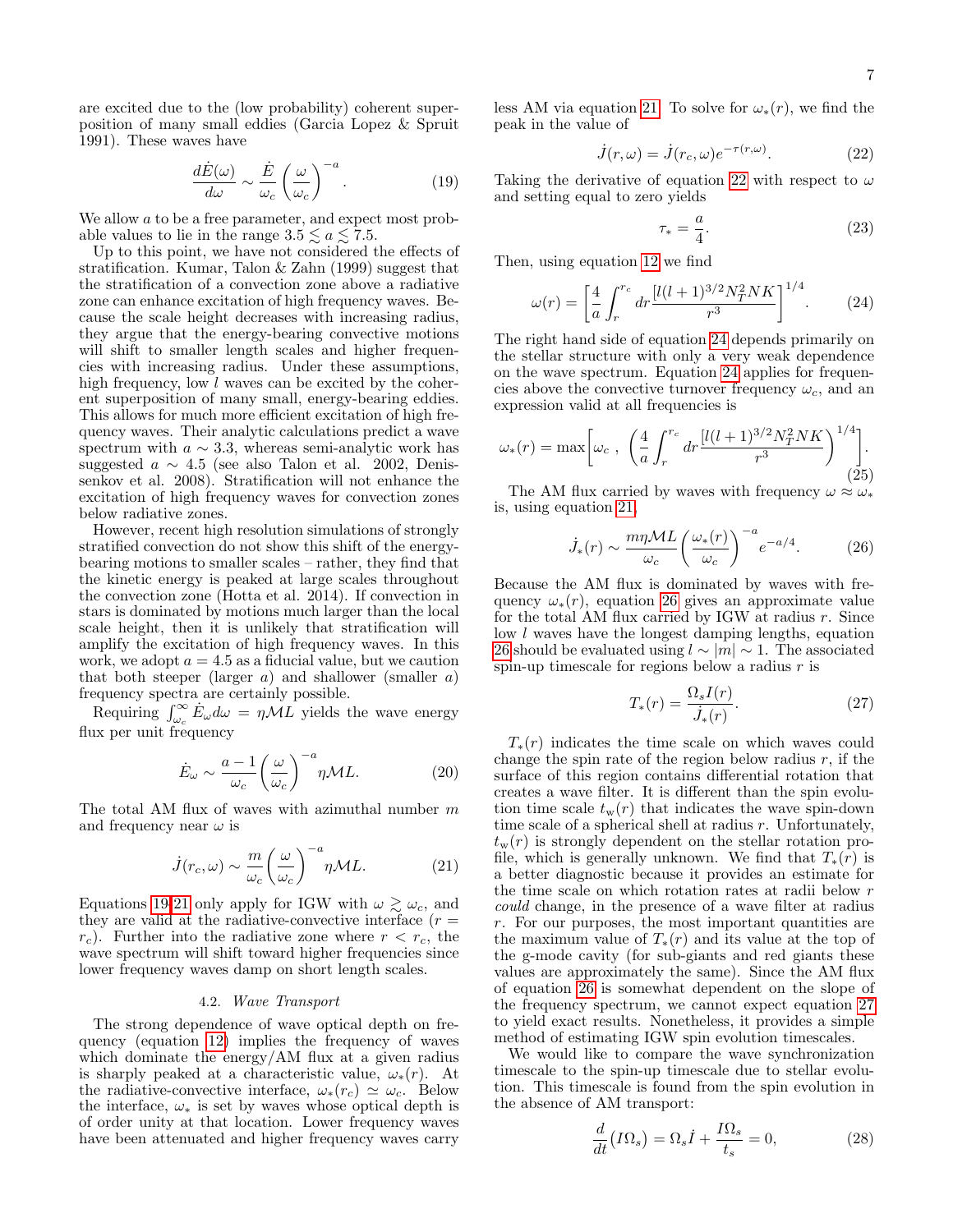which entails a spin up timescale of

<span id="page-7-2"></span>
$$
\tau_{\rm spin}(r) = -\frac{r}{2\dot{r}},\tag{29}
$$

where  $\dot{r}$  is the rate of change of the radius of the mass contained in a spherical shell at r.

Figure [3](#page-8-0) shows the values of  $\omega_*(r)$ ,  $J_*(r)$ ,  $T_*(r)$ , and  $\tau_{spin}(r)$  for a few different stellar models, using  $a = 4.5$ . We have used  $l = m = 1$  and  $\eta = 0.1$  as an estimate for the wave energy carried by these limited values of  $l$  and m. For solar-like stars, the value of  $\omega_*(r)$  reaches a maximum of  $\sim 5\omega_c$ . Although this reduces the value of  $J_*(r)$ to  $\sim 10^{-3}$  its value at the convection zone, the remaining AM is still capable of changing the spin frequency on timescales of  $\sim 10^8$  years. Even for steep frequency spectra  $a \sim 7.5$ , the wave timescales are less than the age of the Sun. We therefore agree with previous results (Talon & Charbonnel 2005, Charbonnel & Talon 2005) which have found that IGW affect the solar angular velocity profile on short timescales.

Next, we examine the results for a  $1.5M_{\odot}$  terminal age main sequence (TAMS) star. A star of this mass develops a surface convection zone as it begins to evolve off the main sequence towards cooler surface temperatures. When this convection zone first forms, it is relatively shallow, although it still extends several scale heights and carries nearly all the stellar flux.  $11$  Because the bottom of the convection zone exists at low densities where the scale height is small, the convective turnover frequency at its base is quite large. The waves generated by the convection therefore have high frequencies and are easily capable of traversing the entire radiative zone (in this case they reflect at the core convection zone and form standing oscillation modes). Moreover, because the convective Mach numbers are larger near the surface convection zone than in the convective core, we expect the surface-generated IGW to dominate the angular mo-mentum flux. <sup>[12](#page-7-1)</sup> These waves are capable of redistributing AM on short timescales ( $T_* \sim 10^6$ yr), allowing more massive stars  $M \gtrsim 1.4 M_{\odot}$  to undergo rapid spin evolution as they initially evolve off the main sequence. This situation was also noted in Talon & Charbonnel 2008.

The results are much different for sub-giants and red giants. In these stars, the large values of  $N$  near the hydrogen burning shell result in large values of  $\omega_*$ . Only high frequency waves (relative to the convective turnover frequency) are capable of penetrating into the g-mode cavities probed by asteroseismic measurements. These waves only carry small amounts of AM, assuming the frequency

spectrum is reasonably steep  $(a \geq 3)$ . Consequently, the IGW which are able to propagate into the core cannot change its spin on short timescales, and  $T_* \gg \tau_{\rm spin}$  near the cores of these stars. Therefore, IGW on their own are likely not capable of efficiently spinning down the cores of ascending RGB stars. This result is reassuring, as the observed rapid core rotation in sub-giants and red giants indicates IGW have not been able to spin down the cores of these stars. However, we note that in the upper radiative zone  $(r/R \ge 10^{-1}$  for the sub-giant model and  $r/R \gtrsim 2 \times 10^{-2}$  for the red giant model) the wave spindown timescales are short  $(T_* \ll \tau_{\rm spin})$ , implying that IGW can still affect the spin of these regions of the star.

## 4.3. Wave Decoupling

The results presented above indicate that IGW can help reduce differential rotation for stars leaving the main sequence, but they cannot keep the inner core (regions at and below the hydrogen burning shell) synchronized as the star evolves up the sub-giant/red giant branch. We would like to know the moment in the evolution at which the waves can no longer penetrate into the core, allowing it to decouple from the surface convection zone.

To determine the epoch of decoupling, we find the stellar evolutionary state at which IGW spin evolution time scales become longer than stellar evolution time scales. We generate stellar models with MESA (Paxton et al. 2011,2013) and evolve them from the zero age main sequence, calculating profiles of  $T_*(r)$  and  $t_s(r)$  at each step. We then find the first stellar model that contains a location below the surface convection zone where  $T_*(r) > \tau_{\rm spin}(r)$ , and we define this to be the moment of decoupling.

Figure [4](#page-9-1) shows evolutionary tracks for stars of different mass and indicates the moment of decoupling for each model. We calculate  $T_*$  using waves of  $l = |m| = 1$ ,  $\alpha = 4.5$ , and  $\eta = 0.1$ . For stars in the mass range  $M_{\odot} < M < 1.5 M_{\odot}$  which comprise most of the observed sub-giant/ascending red giant branch Kepler sample (Schlaufman & Winn 2013), the moment of decoupling occurs at effective temperatures  $T_{\text{eff}} \approx 5500K$ . At decoupling, the radii of the stars are typically  $\sim 1.75$ their main-sequence radius for  $M_{\odot} \lesssim M \lesssim 1.5 M_{\odot}$ . The large frequency separation of stars,  $\Delta \nu$ , is approximately half its main sequence value at the time of decoupling (see bottom panel of Figure [4\)](#page-9-1).

The actual stellar parameters at decoupling will depend on stellar metallicity, spin frequency, wave spectrum, etc., but should typically occur in the 5200K  $\lesssim$  $T_{\text{eff}} \leq 6200 \text{K}$  temperature range. In particular, low metallicity stars (such as KIC 7341231, analyzed in Deheuvels et al. 2012) have larger  $T_{\text{eff}}$  for the same mass, and will have correspondingly warmer temperatures at decoupling. For steep wave spectra  $(a \sim 7.5)$  the decoupling occurs earlier in the stellar evolution, very soon after core hydrogen exhaustion, and at larger  $T_{\text{eff}}$ . Shallow wave spectra  $(a \leq 3)$  do not decouple until later in the stellar evolution, further up the RGB, at evolutionary stages beyond those of the sub-giants observed by Deheuvels et al. (2012,2014).

The decoupling of the core occurs for three reasons. First, the stellar evolution timescales decrease from ∼  $10^9$  years to  $\sim 10^7$  years as a star evolves from the main sequence to the RGB, meaning waves have to act on

<span id="page-7-0"></span><sup>11</sup> The shallow convection zone may inhibit the excitation of large scale (small  $l$ ) waves due to the limited size of convective eddies. In this particular example, our results are not significantly changed even if we use  $l = 20$  instead of  $l = 1$  in our calculations. However, in some cases involving shallow convection zones, this issue may be pertinent.

<span id="page-7-1"></span> $12$  During the main sequence (before the surface convection zone has formed), the core-generated IGW may be important. For our 1.5  $M_{\odot}$  TAMS model, our calculations indicate that most coredriven waves are damped before making it far into the radiative zone. Wave spin-up time scales are generally longer than the main sequence life time in the bulk of the radiative zone, but become much shorter near the surface due to the small associated moment of inertia (see Rogers & Lin 2012, Rogers et al. 2013). In some cases the core-driven waves/modes may be observable (Shiode et al. 2013), although here we do not investigate core-driven waves in detail.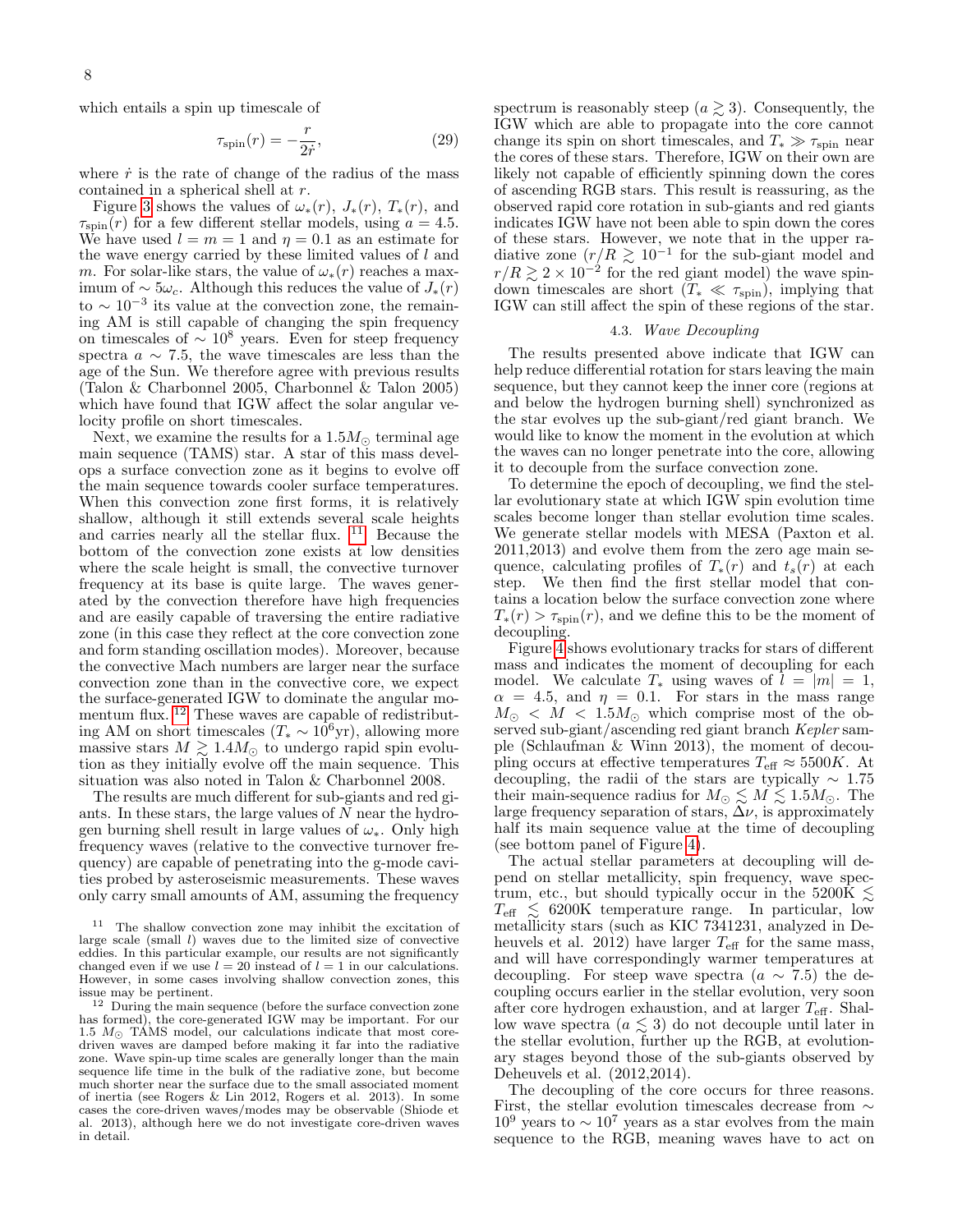

<span id="page-8-0"></span>Fig. 3.— Top Left: Value of ω<sup>∗</sup> from equation [25](#page-6-6) as a function of radius, in units of the convective turnover frequency at the base of the surface convection zone,  $\omega_c$ . This figure was generated using the wave spectrum from equation [21](#page-6-1) with  $a = 4.5$  and  $\eta = 0.1$ , and using waves of  $l = |m| = 1$ . The stellar models are the same as in Figure [1.](#page-2-1) Top Right: Associated angular momentum flux  $\dot{J}_*$  from equation [26,](#page-6-4) in units of the flux launched from the convective zone  $\dot{J}_c$ . Bottom Panels: Spin-up time  $\tau_{\rm spin}$  calculated from equation [29,](#page-7-2) and wave spin-down time  $T_*$  calculated from equation [27.](#page-6-5) Dotted portions of  $\tau_{\rm spin}$  indicate layers which are expanding and spinning down, while dashed portions are contracting and spinning up. In the left panel, the small spin-down times ( $T_* \ll |\tau_{\rm spin}|$  in the solar and TAMS models) suggest the radiative interiors are well-coupled to the convective envelopes. In the right panel, the large spin-down times of the sub-giant/red giant models imply the core and envelope are decoupled. The squares mark the radial location of decoupling, i.e., the value of  $R_{dc}/R$  (see Figure [5\)](#page-9-2).

shorter timescales to keep up with the spin-up of the contracting core. Second, as stars evolve across the sub-giant region, their surface convective zone deepens, penetrating further into the star where the convective turnover frequencies are smaller. The frequencies of the convectively excited waves correspondingly decrease, meaning they cannot propagate as far into the core. Third, as the core contracts, its peak Brunt-Väisälä frequency  $N$ increases by over an order of magnitude. The inner core therefore becomes optically thick to the waves, prohibiting efficient core-envelope coupling.

The findings above appear to be consistent with asteroseismic measurements. The sub-giant stars studied by Deheuvels (2014) have temperatures of  $T_{\text{eff}} \sim 5000 \text{K}$  and radii in the range  $2-3R_{\odot}$  range, and therefore have likely evolved past the moment of decoupling. Indeed, Deheuvels (2014) find that these stars appear to have cores which are spinning up with time. Our findings are also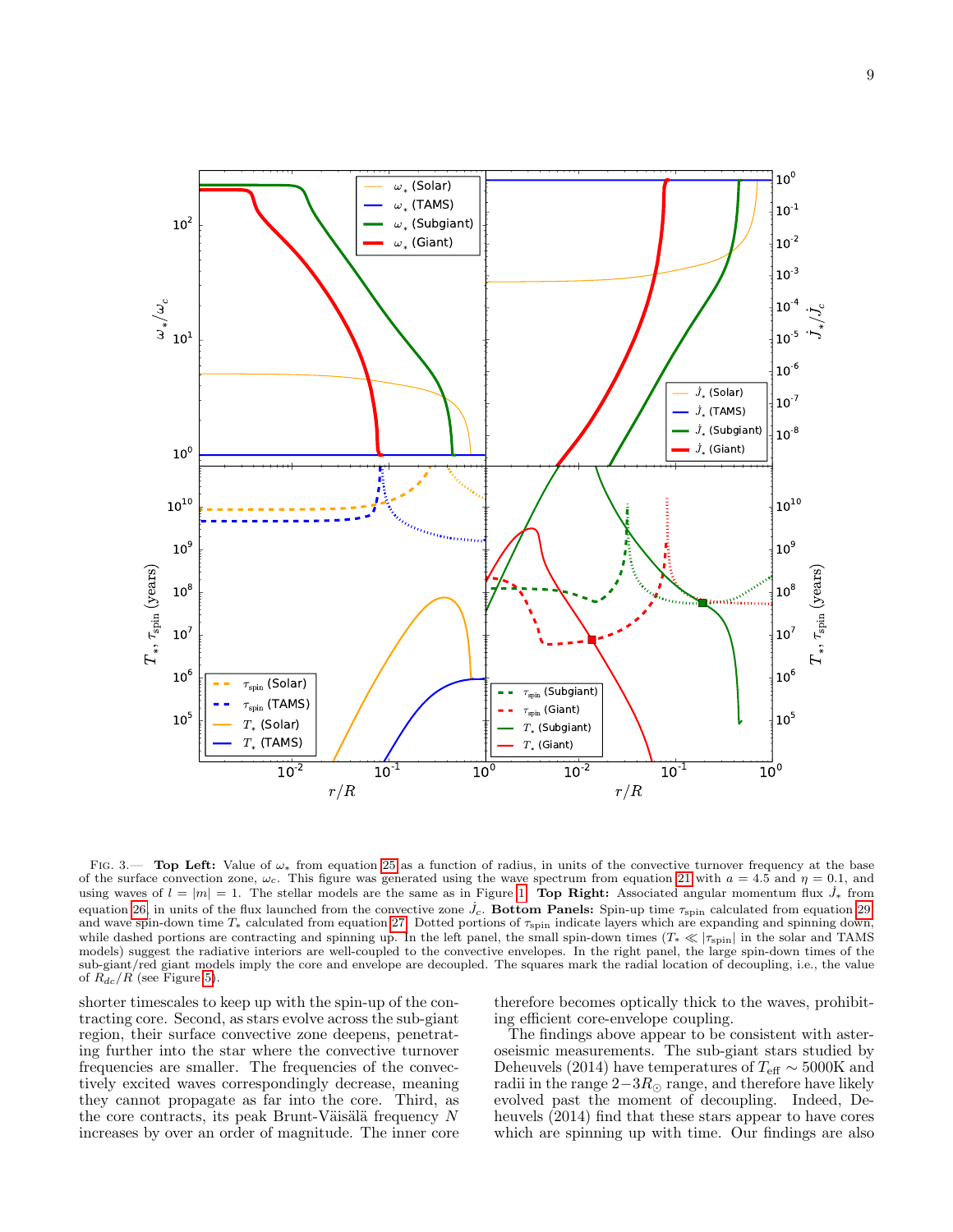



<span id="page-9-1"></span>FIG. 4.— Top: HR diagram showing the evolutionary tracks for stars of different masses, with solar metallicity. The black lines indicate the moment of decoupling for different frequency spectra parameterized by  $a$  (see equation [21\)](#page-6-1). This plot was made using  $l = |m| = 1$ , and  $\eta = 0.1$ . Stars to the left of the black lines are expected to rotate nearly rigidly, while stars to the right of the black lines can develop large amounts of differential rotation. We have also included the location of the Sun, the A-type star KIC 11145123 anlayzed by Kurtz et al. 2014 (K14), the seven sub-giants analyzed by Deheuvels et al. 2012,2014 (D12,D14) and the four RGB stars analyzed by Beck et al.  $2012,2014$  (B12,B14). Bottom: HR diagram, but with luminosity replaced by the large frequency separation  $\Delta \nu$ . A large frequency separation is not listed in K14.

consistent with those of Tayar & Pinsonneault (2013) who find that the internal rotation rate of a low mass sub-giant (KIC 7341231, Deheuvels et al. 2012) requires decoupling to occur at stellar radii of  $R \sim 1.5 - 1.9 R_{\odot}$ .

Finally, we can estimate the extent of the decoupled core by searching for the first radial location at which  $T_*(r) > \tau_{\rm spin}(r)$  as one travels from the convective envelope inwards (marked by a square in Figure [3\)](#page-8-0). Regions below this radial location are decoupled from convectively excited IGW. Figure [5](#page-9-2) shows the extent of the decoupled region in terms of radius  $R_{dc}$  and mass  $M_{dc}$ as a function of the stellar radius as stars evolve up the RGB. Typically only the inner part of the radiative core is decoupled, with  $M_{dc} \approx 0.2 M_{\odot}$  as the star



<span id="page-9-2"></span>FIG. 5.— **Top:** Radius of the decoupled core  $R_{dc}$ , as a function of the stellar radius  $R$  as stars ascend the red giant branch. This figure uses the same parameters as Figure [4,](#page-9-1) and with  $a = 4.5$ . Bottom: Mass of the decoupled core  $M_{dc}$ . After the onset of decoupling, the mass of the decoupled region is  $M_{dc} \approx 0.2 M_{\odot}$  and is only weakly dependent on the stellar mass and evolutionary state for  $\dot{M} \leq 2M_{\odot}$ .

evolves up the lower RGB. We therefore expect any differential rotation to be restricted to mass coordinates  $M(r) < M_{dc} \approx 0.2 M_{\odot}$ . The decoupled region includes the helium core, the hydrogen burning shell, and a small fraction of the radiative envelope. Steeper wave spectra have larger decoupled regions (comprised by the bulk of the radiative region) while shallower wave spectra have smaller decoupled regions (but still including the helium core and hydrogen burning shell).

# 5. DISCUSSION AND CONCLUSIONS

<span id="page-9-0"></span>We have examined the impact of internal gravity waves (IGW) on angular momentum (AM) transport and the internal rotation rates of evolving low mass  $(0.9M\odot \leq$  $M \leq 2.5 M_{\odot}$ ) stars. Convection zones generally excite IGW that carry large fluxes of AM, and the presence of large scale differential rotation within the star sets up an efficient wave filter. The ensuing propagation and dissipation of the filtered waves tends to reduce the differential rotation until its magnitude is comparable to local IGW frequencies. Therefore, as long as IGW are able to propagate from the convection zone to a region of strong differential rotation, they can reduce differential rotation on timescales much shorter than stellar evolution time scales.

In low mass stars with deep convective envelopes, most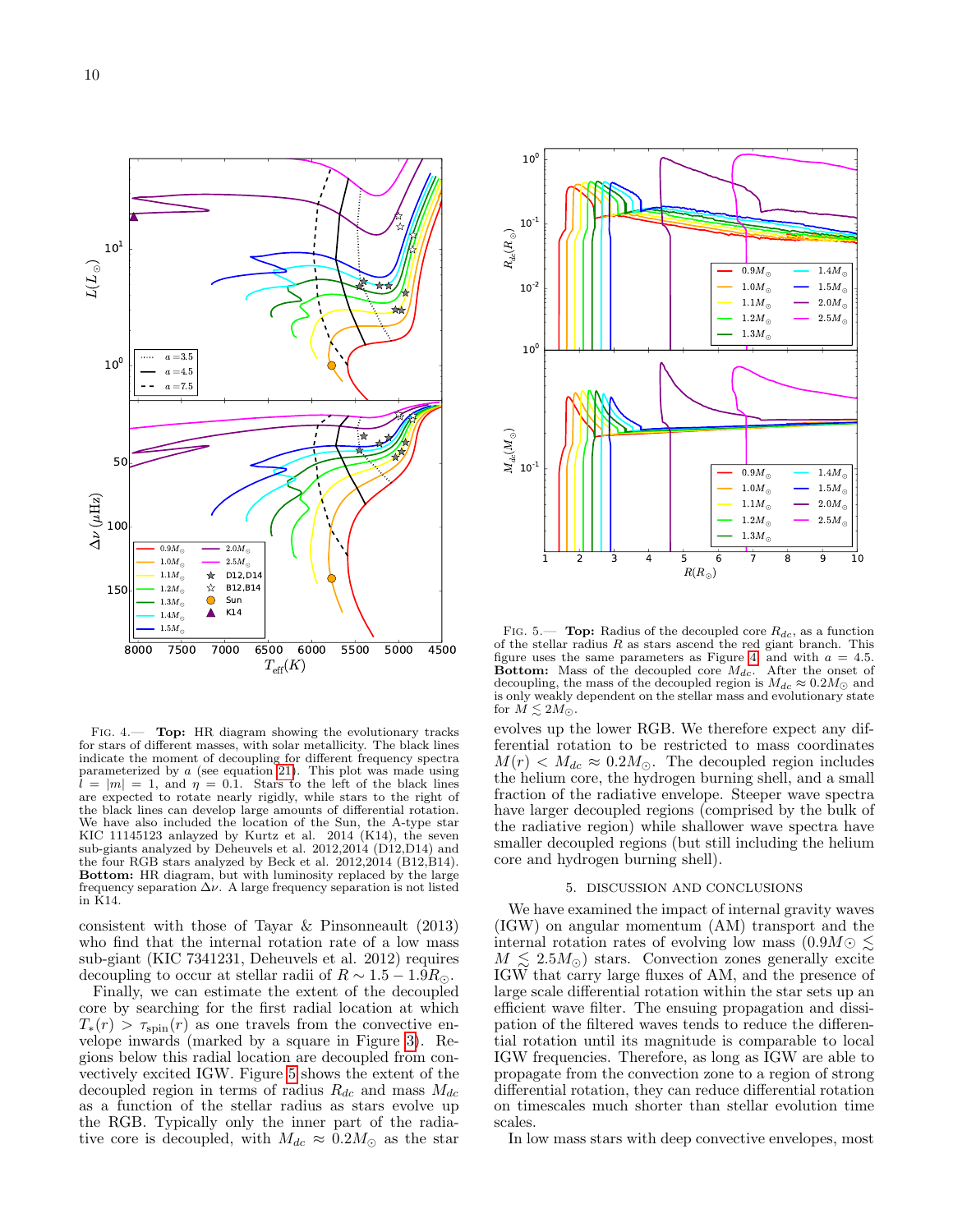of the convectively excited IGW are radiatively damped before they can propagate to the center of the star. Therefore only IGW with frequencies somewhat larger than convective turnover frequencies can affect the stellar core. For the most plausible IGW spectra (see Section [4.1\)](#page-5-1), we find that IGW can change main sequence internal rotation rates on short time scales ( $T_* \leq 10^8$  years). However, as stars evolve off the main sequence their cores contract and become opaque to IGW. The core decouples from the envelope, allowing large amounts of differential rotation to develop.

Our theory is consistent with IGW providing the bulk of AM transport within stars. All stars younger than decoupling, which occurs near  $T_{\text{eff}} \approx 5500$ K (see Figure [4\)](#page-9-1), have been measured to have small amounts of internal differential rotation. All low mass  $(M \leq 2.5M_{\odot})$  subgiant/red giant stars older than decoupling have been measured to have large amounts of internal differential rotation. IGW may therefore provide the bulk of the synchronizing torque in low mass stars, although other AM transport mechanisms are likely required to enforce the rigid rotation of the radiative region of the Sun (Denissenkov et al. 2008), and to produce the small degree of spin down observed for RGB cores (Mosser et al. 2012).

# 5.1. Application to the Sun

In the Sun, low l IGW with frequencies larger than the convective turnover frequency  $\omega \gtrsim 5\omega_c$  can traverse the entire radiative zone, and can reduce differential rotation on short time scales  $(T_* \sim 10^7 - 10^8$  years). This result is in accordance with a series of studies (e.g., Talon & Charbonnel 2005, Charbonnel & Talon  $2005$  examining IGW AM transport in solar-like stars, whose more detailed calculations/simulations found that waves reduce differential rotation within the Sun on similar time scales. This result is not strongly dependent on the IGW wave spectrum generated by convection, nor does it require the existence of a shear-layer oscillation. The solar IGW AM transport time scale of  $T_* \sim 10^7 - 10^8$  years also appears to be consistent with observations of the spindown of young cluster stars (Stauffer & Hartmann 1987; Keppens et al. 1995; Bouvier et al. 1997; Krishnamurthi et al. 1997; Barnes 2003)

However, IGW by themselves are unlikely to produce the observed rigid rotation of the solar interior. In the Sun, the IGW that reach  $r = 0$  have angular frequencies  $\omega_* \approx 4\mu$ Hz, whereas the rotation rate of the radiative zone is  $\Omega_{\odot} \simeq 2.6 \mu$ Hz. In the absence of other AM transport mechanisms, we may therefore expect to observe differential rotation of order  $\Delta\Omega \sim \omega_*/m \sim 4\mu$ Hz, in contrast to the nearly rigid rotation which is observed  $(\Delta\Omega \ll \Omega_{\odot})$ . We conclude that IGW are capable of performing the bulk of the AM transport required to keep the radiative interior of the Sun synchronous with the convective envelope (in agreement with Talon & Charbonnel 2005, Charbonnel & Talon 2005), but that another source of torque is required to enforce rigid rotation (in agreement with Gough & Mcintyre 1998, Denissenkov et al. 2008).

### 5.2. Evolution up the Red Giant Branch

As stars evolve across the sub-giant branch and up the RGB, their cores become opaque to incoming IGW

waves and decouple from the surface convection zone. After decoupling, the cores are able to spin-up as they ascend the sub-giant branch, as observed by Deheuvels et al. 2014. However, asteroseismic measurements of the core rotation rate of stars ascending the RGB (Mosser et al. 2012) indicate that the cores of these stars slowly spin down as they evolve. IGW on their own are likely incapable of producing this spin down.

However, IGW are capable of changing the stellar spin down to radii of  $r \sim 10^{-1} R_{\odot}$  (in comparison, the base of the convective zone resides at radii  $r \sim 0.75 R_{\odot}$ , while the hydrogen burning shell is located at  $r \sim 3 \times 10^{-2} R_{\odot}$ ). This implies that convectively excited IGW can remove most of the AM from the contracting radiative zone and are able to couple the slowly rotating convective zone with the bulk of the moment of inertia of the radiative zone. We predict that only the inner core (i.e., the inner  $\sim 0.2 M_{\odot}$  comprising the helium core, hydrogen burning shell, and a small fraction of the radiative outer core) of RGB stars rotate rapidly, whereas layers exterior to this can be spun down by IGW. Moreover, our results imply that other AM transport mechanisms (e.g., magnetic torques) need only remove the relatively small amount of AM contained in the inner  $\sim 0.2 M_{\odot}$  of the core in order to allow it to spin down on the RGB.

Additionally, while on the RGB, the material accreting onto the helium core may have been previously spun down by IGW, meaning the core will not rapidly spin-up as it accretes. This possibility is somewhat dependent on the wave spectrum and so we do not investigate it in detail. However, the impeded spin-up of the core would once again allow other AM transport mechanisms to spin down the inner core with only a relatively small amount of AM transport. Lastly, the IGW could enforce large angular velocity gradients between the inner core (which is unaffected by IGW) and the outer core (which is spun down by the IGW). The IGW-induced shear could then enhance the potency of other AM transport mechanisms. Successful descriptions of AM transport may therefore require the simultaneous interplay between IGW and other sources of torque.

#### 5.3. Constraints on Wave Excitation and Propagation

Our results, combined with asteroseismic measurements, may place some constraints on the viability of some surprising results from simulations of IGW wave generation/propagation (see e.g., Rogers et al. 2008, Rogers et al. 2013, Alvan et al. 2014). These authors suggest that a radial damping length increased by  $\sim (N/\omega) \gg 1$  better describes IGW attenuation, speculating that non-linear wave-wave interactions may be at play. However, if we use this modified damping length in equation [12,](#page-3-0) we find that low frequency IGW can penetrate all the way into the cores of sub-giants/red giants. These IGW could spin down the cores on short time scales, in contrast with their observed rapid rotation. Thus, this weaker IGW damping appears to be inconsistent with observations.

We may also be able to constrain the frequency spectrum of the convectively excited IGW. If the wave spectrum is somewhat flat  $(a \leq 3.5)$  as suggested by Rogers et al. 2013, then the  $\overrightarrow{AM}$  flux carried by high frequency waves  $(\omega \gg \omega_c)$  is much greater. This would allow high frequency IGW to change the spin of the cores of sub-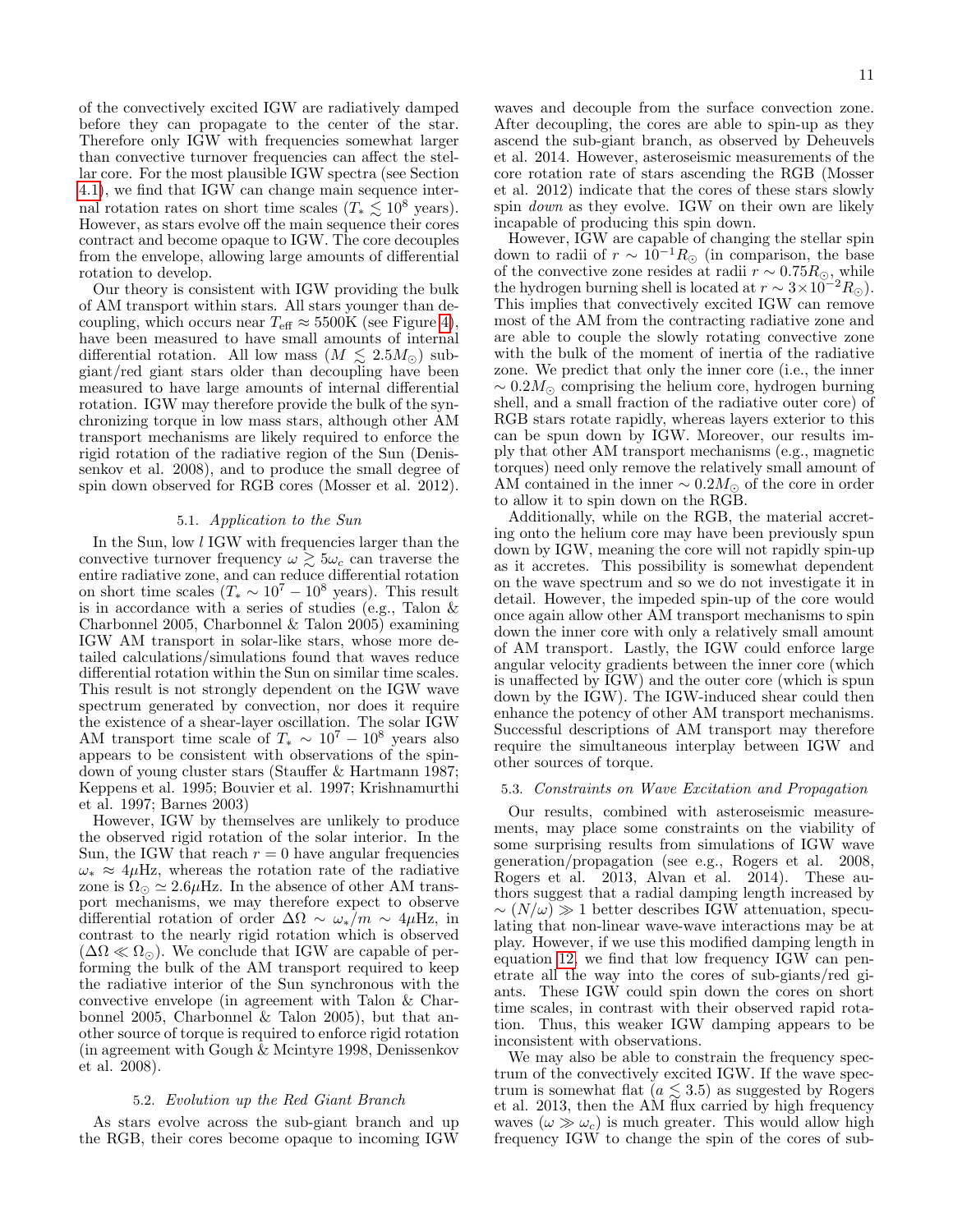giants/red giants on short time scales. In the absence of additional AM transport mechanisms, the IGW would generate differential rotation of order  $\Delta\Omega \sim \omega_*$ , causing the cores to spin *faster* than observed, at  $P \sim 2\pi/\omega_* \sim 2$ days. This scenario seems unlikely, as it would require the presence of an additional AM transport mechanism which would mostly erase the IGW-induced shear, yet allow the smaller degree of observed differential rotation to persist. We find it more plausible that the wave spectrum is steep enough  $(a \geq 3.5)$  to prevent IGW from significantly altering the spin profile of the g-mode cavity in red giants.

## 5.4. Relation to Tidal Theories

Recent studies (Winn et al. 2010, Dawson 2014) of the tidal evolution of hot Jupiters around main sequence stars have suggested that some observed features of the hot Jupiter distribution can be explained by weak AM transport within the stellar interiors. In particular, these studies have suggested that tides only couple a small piece of the stellar moment of inertia (e.g., a solarlike convection zone) to the planetary orbit. Our results suggest such a decoupling to be extremely unlikely, as IGW can reduce differential rotation on timescales shorter than the ages of the hot Jupiter systems.

## 5.5. Clump Stars and High Mass Stars

Asteroseismic analyses of clump stars (Mosser et al. 2012, see also Tayar & Pinsonneault 2013) burning helium in their core reveal slower core rotation rates, with rotation periods of  $P \sim 100$  days. In clump stars, IGW are excited at the top of the helium burning core and the base of the convective envelope, and both sources of IGW must be included in AM transport calculations. Preliminary results reveal that IGW may be sufficient to couple the core and envelope of clump stars. However, these results are somewhat dependent on the wave spec-

- Alvan, L., Brun, A.S., Mathis, S., 2014, A&A, 565, 42
- Baldwin, M. P., et al., 2001, RvGeo, 39, 179
- Barker, A.J., Ogilvie, G.I., 2010, MNRAS, 404, 1849
- Barnes, S. A., 2003, ApJ, 586, 464
- Beck, P., et al., 2012, Nature, 481, 55
- Beck, P., et al., 2014, A&A, 564, 36
- Belkacem, K., Samadi, R., Goupil, M.J., Dupret, M.A., Brun, A.S., Baudin, F., 2009, A&A, 494, 191
- Bildsten, L., Ushomirsky, G., Cutler, C., 1996, ApJ, 460, 827
- Boffetta, G., de Lilo, F., Mazzino, A., Musacchio, S., 2012, JFM, 690, 426
- Bolgiano Jr., R., 1959, JGR, 64, 2226
- Bouvier, J., Forestini, M., Allain, S., 1997, A&A, 326, 1023
- Bouvier, J., 2013, EAS, 62, 143
- Brun, A.S., Miesch, M.S., Toomre, J., 2004, ApJ, 614, 1073
- Brun, A.S., Miesch, M.S., Toomre, J.J., 2011, ApJ, 742, 79
- Cantiello, M., Mankovich, M., Bildsten, L., Chistensen-Dalsgaard, J., Paxton, B., 2014, ApJ, 788, 93
- Ceillier, T., Eggenberger, P., Garcia, R., Mathis, S., 2013, A&A, 555, 54
- Charbonnel, C., Talon, S., Science, 2005, 309, 2189
- Clune, T.C., Elliott, J.R., Miesch, M.S., Toomre, J., Glatzmaier, G.A., 1999, Par. Comp., 25, 361
- Dawson, R., 2014, [arXiv:1405.1735v](http://arxiv.org/abs/1405.1735)1
- Deheuvels, S., et al., 2012, ApJ, 756, 19
- Deheuvels, S., et al., 2014, A&A, 564, 27
- Denissenkov, P., Pinsonneault, M., 2007, ApJ, 655, 1157

trum, so we defer a more detailed investigation to future publications.

In massive stars nearing core collapse, the stellar structure becomes complex, with onion-like shells of convective/radiative zones. Although stellar evolutionary timescales become extremely short, the vigorous convection generated by nuclear burning in the cores of these stars generates large fluxes of IGW (Quataert & Shiode 2012, Shiode & Quataert 2014). It is therefore likely that IGW play an important role in AM transport for these stars, and we hope to explore this issue in a future paper.

### 5.6. Uncertainties

The main uncertainty involved in IGW AM transport is the spectrum of convectively driven waves. Theoretical predictions suffer from our poor understanding of stellar convection, in particular, the inadequacy of mixing length theory. Moreover, they can be sensitive to frequently discarded factors of order unity (e.g., a change in the value of  $\omega_c$  by a factor of  $\pi$  in equation [26](#page-6-4) will alter wave time scales by orders of magnitude). In turn, results from simulations are difficult to interpret and a detailed physical understanding/justification of their outcomes is often lacking. We hope that future simulations of convectively driven IGW can either confirm or deny current expectations and lead to a genuine understanding of convectively driven IGW dynamics.

# ACKNOWLEDGMENTS

We thank Ellen Zweibel, Lars Bildsten, Lucy Alvan, Sacha Brun, and Tammy Rogers for useful discussions. We also acknowledge insightful comments from the anonymous referee that helped to improve the manuscript. JF acknowledges partial support from NSF under grant no. AST-1205732 and through a Lee DuBridge Fellowship at Caltech. This research was supported by the National Science Foundation under Grant No. NSF PHY11-25915 and by NASA under TCAN grant number NNX14AB53G.

#### **REFERENCES**

- Denissenkov, P., Pinsonneault, M., MacGregor, K., 2008, ApJ, 684, 757
- Denissenkov, P., Pinsonneault, M., Terndrup, D., Newsham, G., 2010, ApJ, 716, 1269
- Garcia Lopez, R., Spruit, H.C., 1991, ApJ, 377, 268
- Goldreich, P., Nicholson, P., 1989, ApJ, 342, 1079
- Goldreich, P., Kumar, P., ApJ, 1990, 363, 694
- Goldreich, P., Murray, N., Kumar, P., 1994, ApJ, 424, 466
- Gough, D., McIntyre, M., 1998, Nature, 394, 755
- Hansen, C.J. Kawaler, S.D., 1994, Stellar Interiors: Physical
- Principles, Structure, and Evolution, 1st ed., Springer Howe, R., 2009, Living Rev. Solar Phys., 6, 1
- Howe, R., Christensen-Dalsgaard, J., Hill, F., Komm, R.W., Larsen, R.M., Schou, J., Thompson, M.J., Toomre, J., 2000, Science, 287, 2456
- Hotta, H., Rempel, M., Yokoyama, T., 2014, ApJ, 786, 24
- Keppens, R., MacGregor, K. B., Charbonneau, P., 1995, A&A, 294, 469
- Kim, E., MacGregor, K. B., 2001, ApJ, 556, L117
- Kolmogorov, A., 1941, DoSSR, 30, 301
- Krishnamurthi, A., Pinsonneault, M. H., Barnes, S., Soa, S., 1997, ApJ, 480, 303
- Kumar, P., Quataert, E., 1997, ApJ, 475, L143
- Kumar, P., Talon, S., Zahn, J.P., 1999, ApJ, 520, 859
- Kurtz, D., Saio, H., Takata, M., Shibahashi, H., Murphy, S., Sekii, T., 2014, [arXiv:1405.0155](http://arxiv.org/abs/1405.0155)
- Lecoanet, D., Quataert, E., 2013, MNRAS, 430, 2363